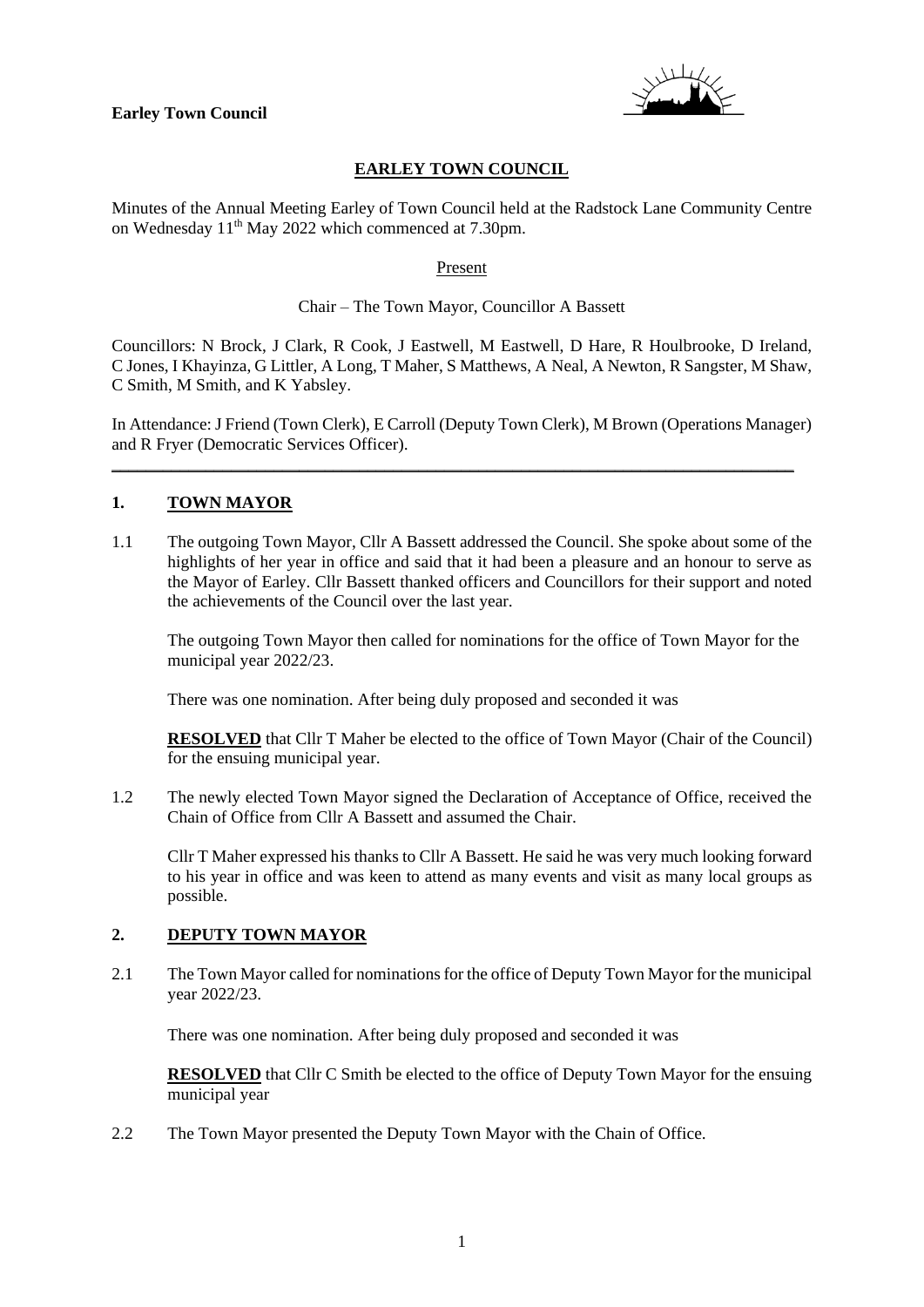## **3. APOLOGIES FOR ABSENCE**

Apologies for absence were received from Councillors G Bhangra, D Chopping and A Mickleburgh.

# **4. DECLARATIONS OF INTEREST**

There were no declarations of interest.

## **5. PUBLIC FORUM**

There were no members of the public in attendance.

## **6. MINUTES OF THE PREVIOUS MEETING**

It was **RESOLVED** that the Minutes of the meeting for Members of Earley Town Council  $(139-164)$  held on Wednesday 30<sup>th</sup> March 2022 were a true record and could be signed by the Chair.

#### **7. COMMITTEE REPORTS**

There were no committee reports to be received.

## **8. STANDING ORDERS**

Councillors considered the adoption of the revised Standing Orders, based on the National Association of Local Councils model standing orders, amended by the Town Clerk and reviewed by the Standing Orders working group. Members engaged in a wide-ranging discussion of the proposed Standing Orders.

Whilst the position of Leader of the Council is not recognised in law, a majority of councillors agreed that having clear terms of reference for such a role would be an aid in the running of a political town council such as Earley. The Leader would have no specific powers but would provide policy leadership to the Council.

8.1 The Town Clerk informed councillors that, under the proposed standing orders, the Town Mayor and Deputy Town Mayor would not automatically become members of Committees as had been the practice previously. Members discussed the options available and it was

**RESOLVED** that the Town Mayor and Deputy Town Mayor be ex-officio members of the standing committees, that is, they would have the right to attend and vote at these meetings, in addition to the nominated committee members.

8.2 Councillors considered Standing Order 4.d.i. and it was

**RESOLVED** that the existing terms of reference for the committees would continue to run under the new standing orders.

8.3 It was **RESOLVED** that the revised Standing Orders be adopted by Earley Town Council.

#### **9. LEADER OF THE COUNCIL**

The Chair called for nominations for the position of Leader of the Council. There was one nomination. After being duly proposed and seconded it was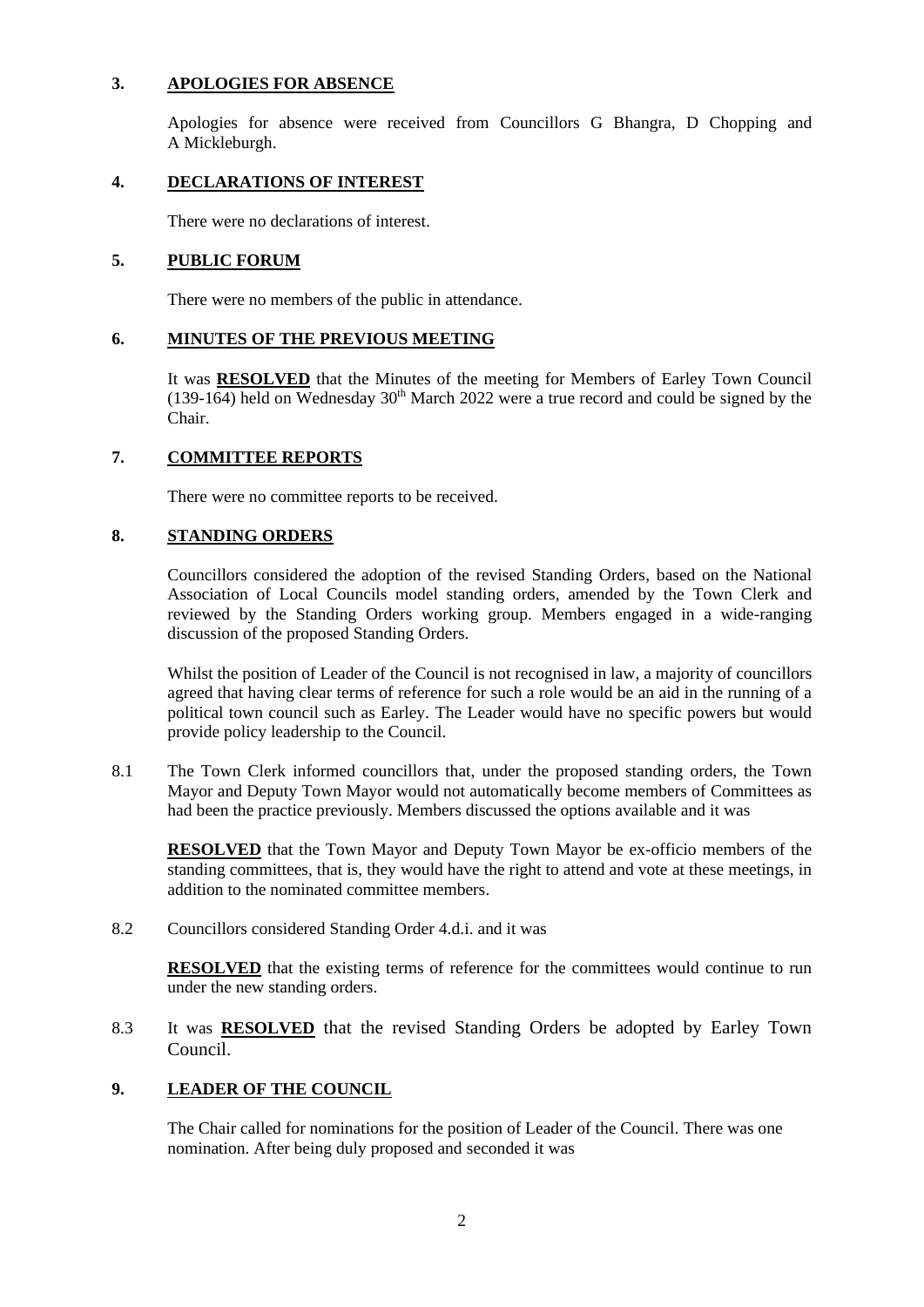**RESOLVED** that Cllr D Hare be appointed Leader of the Council.

Two councillors abstained from the vote.

# **10. DEPUTY LEADER OF THE COUNCIL**

The Chair called for nominations for the position of Deputy Leader of the Council. There was one nomination. After being duly proposed and seconded it was

**RESOLVED** that Cllr R Cook be appointed Deputy Leader of the Council.

Two councillors abstained from the vote.

## **11. STANDING COMMITTEES**

11.1 Members considered the membership of the Standing Committees. It was noted that Cllr A Bassett wished to step down from the Planning Committee. It was

**RESOLVED** that the current membership of the Standing Committees should continue for the municipal year 2022/23, or until such time that the Council agrees otherwise.

11.2 It was noted that no decision was required with regard to the chairs of Standing Committees as, under the new Standing Orders (4.d.vii), the Committees would appoint their own chair.

# **12. REPRESENTATIVES TO OTHER BODIES 2022/23**

The following Council representatives were appointed to outside bodies:

| $ARC (Youth \, counselling) (1)$                                   | Cllr D Hare                |
|--------------------------------------------------------------------|----------------------------|
| Campaign for a Cleaner & Greener Environment $(1)$<br>(Localities) | Cllr A Bassett             |
| Cleaner Air and Safer Transport (1)                                | Cllr A Long                |
| <b>CResCent Community Association (1)</b>                          | Cllr N Brock               |
| Earley Community Bus Management Committee (1)                      | Cllr R Cook                |
| Highwood Management Conference (2)                                 | Cllrs G Littler & A Neal   |
| Kenton Road Day Centre Management Committee (1)                    | Cllr A Bassett             |
| Mid and West Berkshire Local Access Forum (1)                      | Cllr R Sangster            |
| More Arts – The Cultural Partnership $(1)$                         | Cllr C Smith               |
| Neighbourhood Action Group (2)                                     | Cllrs J Eastwell & M Smith |
| Places Leisure (1)                                                 | <b>Cllr M Smith</b>        |
| The Queen Victoria Institute Fund (1)                              | Cllr D Hare                |
| Readibus Management Committee (1)                                  | Cllr T Maher               |
| Sonning & District Educational and Welfare Trusts (1)              | Cllr J Eastwell            |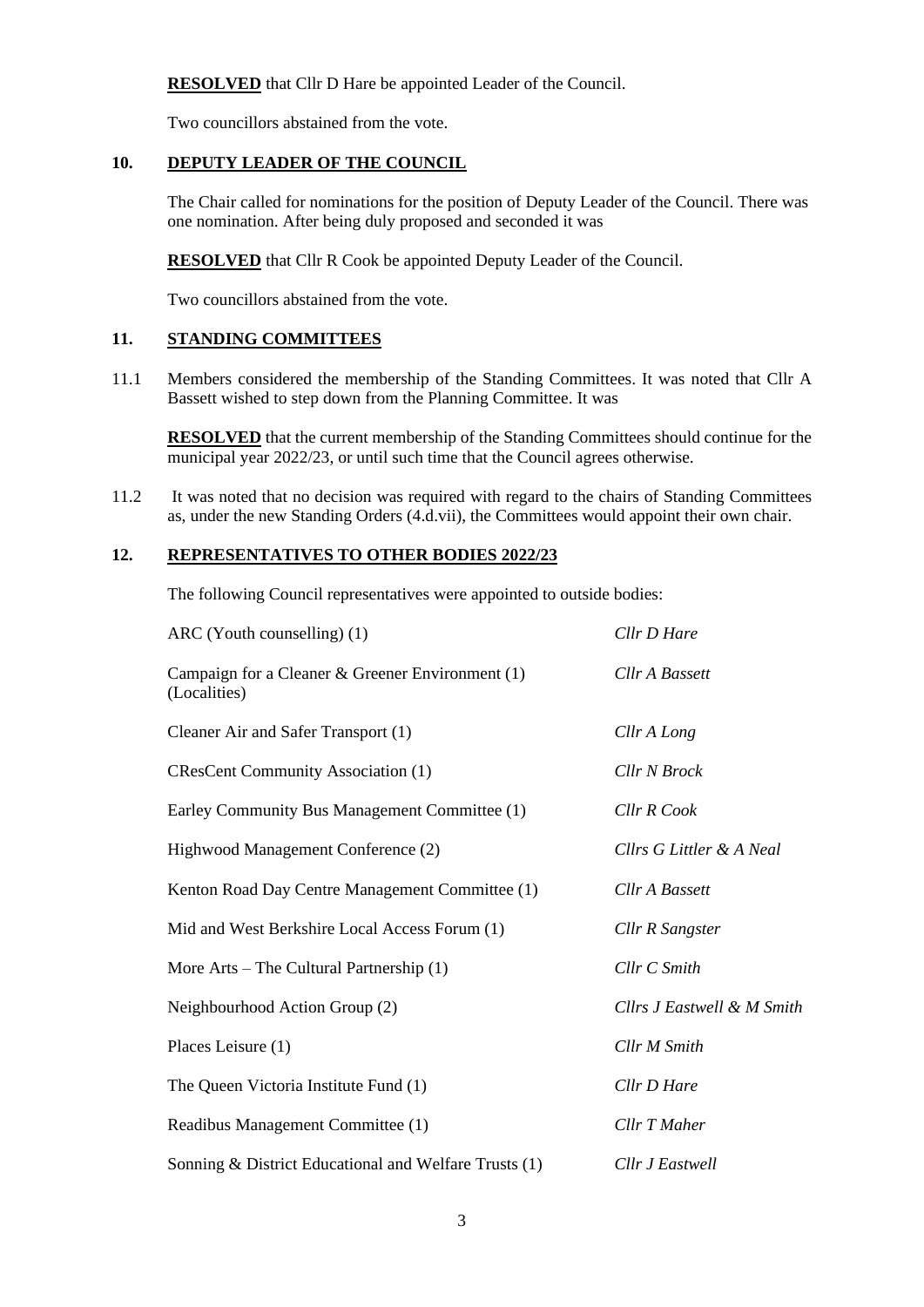| Trustees of Earley Charities (2) (4-yr term until May 2026) | Mr R Ames & Cllr T Maher |
|-------------------------------------------------------------|--------------------------|
| Waterside Management Committee (1)                          | J Lissaman               |
| Wokingham Borough/Parish Liaison Forum (2)                  | Cllrs G Littler & A Neal |
| Wokingham Borough Sports Council (1)                        | $Cllr\ C\ Smith$         |
| Wokingham Job Support Centre (1)                            | Cllr A Mickleburgh       |

Officers to check that Campaign for a Cleaner & Greener Environment/Localities and Mid and West Berkshire Local Access Forum were still operating.

#### **13. REPRESENTATIVES TO OTHER BODIES**

13.1 Cllr J Eastwell provided a verbal report on the Neighbourhood Action Group meeting of Monday 9<sup>th</sup> May 2022.

## **14. DEEDS**

It was noted that the various deeds relating to the Council's interests in land were held by the Town Clerk as Proper Officer and were available for Members' inspection.

# **15. DELEGATION OF POWERS**

#### 15.1 Use of Delegated Powers

Councillors noted the use of delegated powers since the last meeting of Full Council on  $30<sup>th</sup>$ March 2022.

#### 15.2 Scheme of Delegation

Members considered the scheme of delegation contained in the revised standing orders and whether additional temporary delegation measures were required to deal with any ongoing impacts of coronavirus. Given the issues around the legal position of virtual meetings it was

**RESOLVED** that the schedule of delegated powers detailed in Minutes 7, 7.1 and 7.2 'Delegated Powers' at the Annual Meeting of the Council, 4th May 2021, be continued for Full Council meetings, whilst meetings of committees should be held in person if considered appropriate and sensible. The continued adoption of the scheme to be reviewed again at the next meeting of Full Council.

#### **16. CLIMATE EMERGENCY**

#### 16.1 Green Infrastructure Action Plan

Cllr C Smith introduced the working group's Green Infrastructure Action Plan. It was

**RESOLVED** that Earley Town Council formally adopt the Green Infrastructure Action Plan.

#### **17. CIL FUNDS**

The Council considered the Town Clerks' recommendation that, in order to ensure CIL funds were used in a timely manner, a sum of  $\text{\pounds}2,318$  of CIL funds be used during the replacement bus shelter project.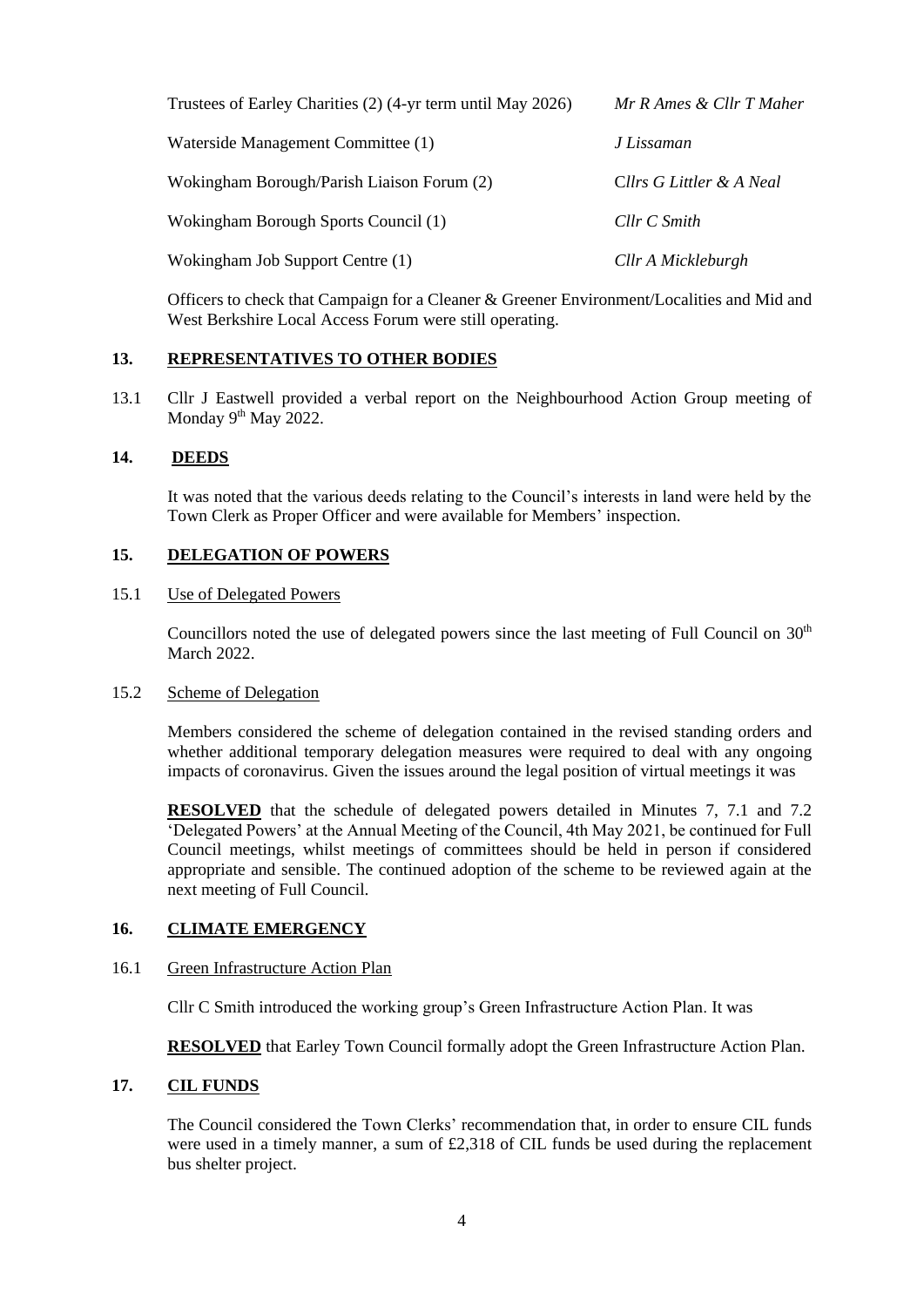#### **18. COUNCIL SEAL**

Councillors discussed authorising the use of the Council seal on the surrender document relating to Laurel Park Pavilion. It was

**RESOLVED** that the use of the Council seal on the surrender document relating to Laurel Park Pavilion be authorised.

#### **19. COUNCILLORS' ATTENDANCE**

#### 19.1 Record of Members' Attendance

Members noted the details of Councillors' attendance, both remote and face to face, during 2021/22 at meetings of the Council and its Committees.

#### **20. ORDERS FOR PAYMENT**

Councillors noted the details of Orders for Payment (Vouchers 49 – 52, 4789 – 4815, 4816 – 4817, 4818 - 4843 and 4844 – 4850 and Imprest vouchers 654 – 655 and 656 - 662).

## **21. PUBLICATIONS**

It was noted that the following publications had been received and were available for perusal from the Council Offices.

| Berkshire Youth                            | E-newsletter March, April 2022              |
|--------------------------------------------|---------------------------------------------|
| Me2 Club                                   | E-newsletter March, April 2022              |
| <b>Connecting Communities in Berkshire</b> | E-Bulletin April 2022                       |
| Wokingham Volunteer Centre                 | E-newsletter April 2022                     |
| <b>MERA</b>                                | Minutes meeting 14 <sup>th</sup> April 2022 |

# **22. PRESS RELEASES**

Councillors requested the following press releases be issued:

- Election of the new Town Mayor and Deputy Town Mayor
- The adoption of the Green Infrastructure Action Plan

#### **23. EXCLUSION OF PUBLIC AND PRESS**

There were no members of the public or press present. It was agreed that the remaining items on the Agenda be taken under Part II.

# **PART II**

# **24. MINUTES OF PREVIOUS MEETING**

#### **25. DELEGATION OF POWERS**